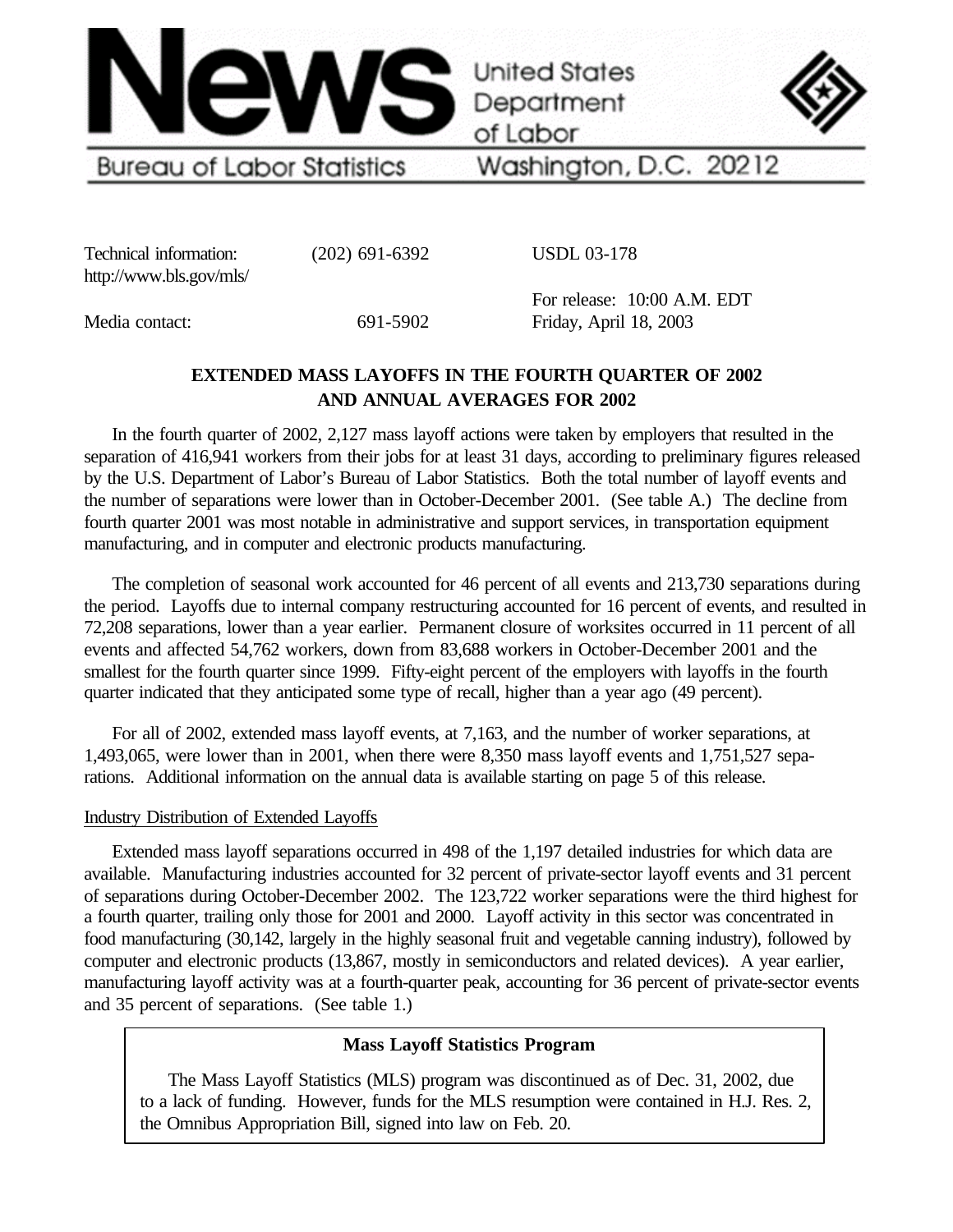| Period                        | Layoff events | Separations | Initial claimants |
|-------------------------------|---------------|-------------|-------------------|
| 1998                          |               |             |                   |
| January-March                 | 1,320         | 208,082     | 247,315           |
| April-June                    | 1,563         | 391,461     | 402,276           |
| July-September                | 1,234         | 248,054     | 256,803           |
| October-December              | 1,734         | 379,976     | 325,990           |
| 1999                          |               |             |                   |
| January-March                 | 1,509         | 277,780     | 252,122           |
| April-June                    | 1,444         | 294,968     | 242,464           |
| July-September                | 1,097         | 241,725     | 189,973           |
| October-December              | 1,625         | 334,794     | 287,685           |
| 2000                          |               |             |                   |
| January-March                 | 1,330         | 254,646     | 221,368           |
| April-June                    | 1,271         | 258,608     | 231,471           |
| July-September                | 1,014         | 230,103     | 189,250           |
| October-December              | 2,005         | 427,070     | 376,611           |
| 2001                          |               |             |                   |
| January-March                 | 1,765         | 342,954     | 340,210           |
| April-June                    | 2,072         | 481,886     | 401,270           |
| July-September                | 1,815         | 384,403     | 370,942           |
| October-December <sup>r</sup> | 2,698         | 542,284     | 502,662           |
| 2002                          |               |             |                   |
| January-March'                | 1,748         | 333,304     | 315,819           |
| April-June "                  | 1,905         | 432,889     | 352,183           |
| July-September <sup>r</sup>   | 1,383         | 309,931     | 274,576           |
| October-December <sup>p</sup> | 2,127         | 416,941     | 305,208           |
|                               |               |             |                   |

**Table A. Selected measures of extended mass layoff activity**

p=preliminary. r=revised.

Agriculture, forestry, fishing and hunting accounted for 14 percent of private-sector layoff events and 19 percent of separations, with the layoff activity concentrated in agriculture and forestry support activities. Layoffs in construction comprised 22 percent of events and 16 percent of separations, mostly in heavy and civil engineering construction. Separations in this sector have averaged nearly 65,000 for each of the last 3 years. Cutbacks in administrative and waste services accounted for an additional 8 percent of events and 7 percent of separations, mainly in temporary help services. Worker separations were sharply lower than a year earlier. Extended mass layoffs in retail trade accounted for an additional 4 percent of events and 6 percent of separations, primarily in general merchandise stores.

Layoffs in government establishments accounted for 2 percent of all events and 4 percent of separations, mostly in the administration of environmental programs.

## Reasons for Extended Layoff

Layoffs due to the completion of seasonal work accounted for 46 percent of the extended layoff events and resulted in 213,730 separations in the fourth quarter. (See table 2.) Seasonal layoffs typically reach a yearly peak in the fourth quarter, and 2002 was no exception. Seasonal layoffs this quarter were most numerous among workers in agriculture and forestry support services (largely among farm labor contractors),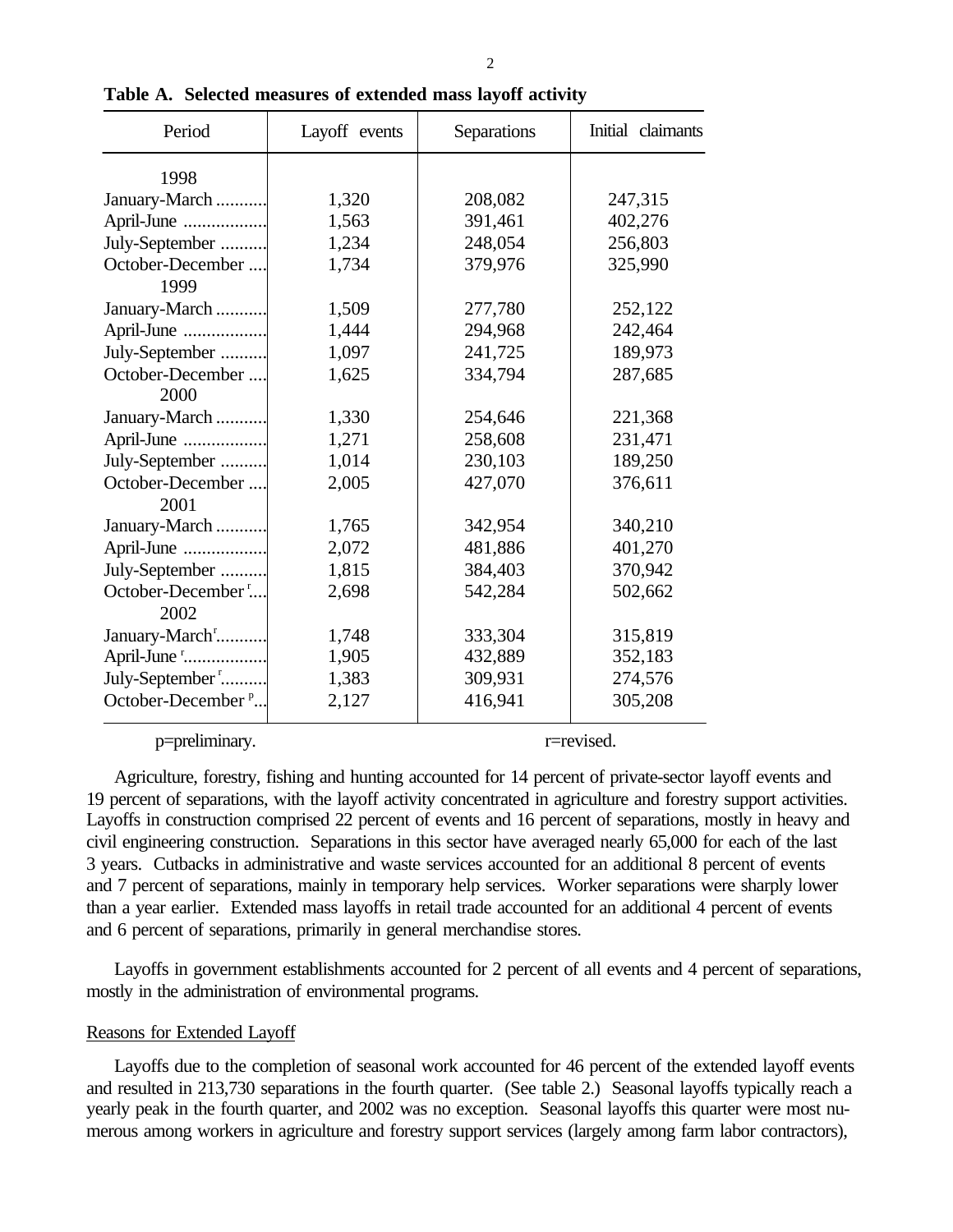|                                    | Percentage of events |              |              |               |                         |  |  |  |  |  |
|------------------------------------|----------------------|--------------|--------------|---------------|-------------------------|--|--|--|--|--|
| Nature of the recall               | IV<br>2001           | I<br>2002    | H<br>2002    | Ш<br>$2002^r$ | IV<br>2002 <sup>p</sup> |  |  |  |  |  |
| Anticipate a recall                | 49.1                 | 35.3         | 52.8         | 36.4          | 57.6                    |  |  |  |  |  |
| <b>Timeframe</b>                   |                      |              |              |               |                         |  |  |  |  |  |
| Within 6 months<br>Within 3 months | 80.8<br>30.8         | 77.3<br>46.5 | 82.0<br>57.4 | 77.5<br>51.5  | 78.8<br>32.6            |  |  |  |  |  |
| <b>Size</b>                        |                      |              |              |               |                         |  |  |  |  |  |
| At least half.<br>All workers      | 87.3<br>36.2         | 84.9<br>27.7 | 91.3<br>42.8 | 82.5<br>32.6  | 86.4<br>36.5            |  |  |  |  |  |
| p=preliminary.                     |                      |              | r=revised.   |               |                         |  |  |  |  |  |

**Table B. Summary of employer expectations of a recall from extended layoff, fourth quarter 2001–fourth quarter 2002**

in heavy and civil engineering construction (mainly in highway, street, and bridge construction), and in crop production (mostly in grape vineyards).

Internal company restructuring (bankruptcy, business ownership change, financial difficulty, and reorganization) accounted for 16 percent of layoff events and resulted in 72,208 separations. These layoffs were mostly among workers in general merchandise stores and in computer and electronic products manufacturing.

Lack of demand for products and services (slack work) accounted for 14 percent of events and resulted in 46,099 separations during the fourth quarter, mostly in machinery manufacturing and in transportation equipment manufacturing.

## Recall Expectations

Fifty-eight percent of employers reporting an extended layoff in the fourth quarter of 2002 indicated they anticipated some type of recall. This compares with 49 percent of the employers anticipating a recall a year earlier and 67 percent in fourth quarter 2000. (See table B.) Most of the employers not expecting a recall were in computer and electronic products manufacturing and in administrative and support services.

Among establishments expecting a recall, most employers expected to recall over one-half of the separated employees and to do so within 6 months. Thirty-six percent of the employers expected to extend the offer to all laid-off workers.

Excluding layoff events due to seasonal work and vacation period (in which 95 percent of the employers expected a recall), employers expected to recall laid-off workers in 26 percent of the events. In layoff events due to internal company restructuring, employers anticipated a recall in only 5 percent of the events.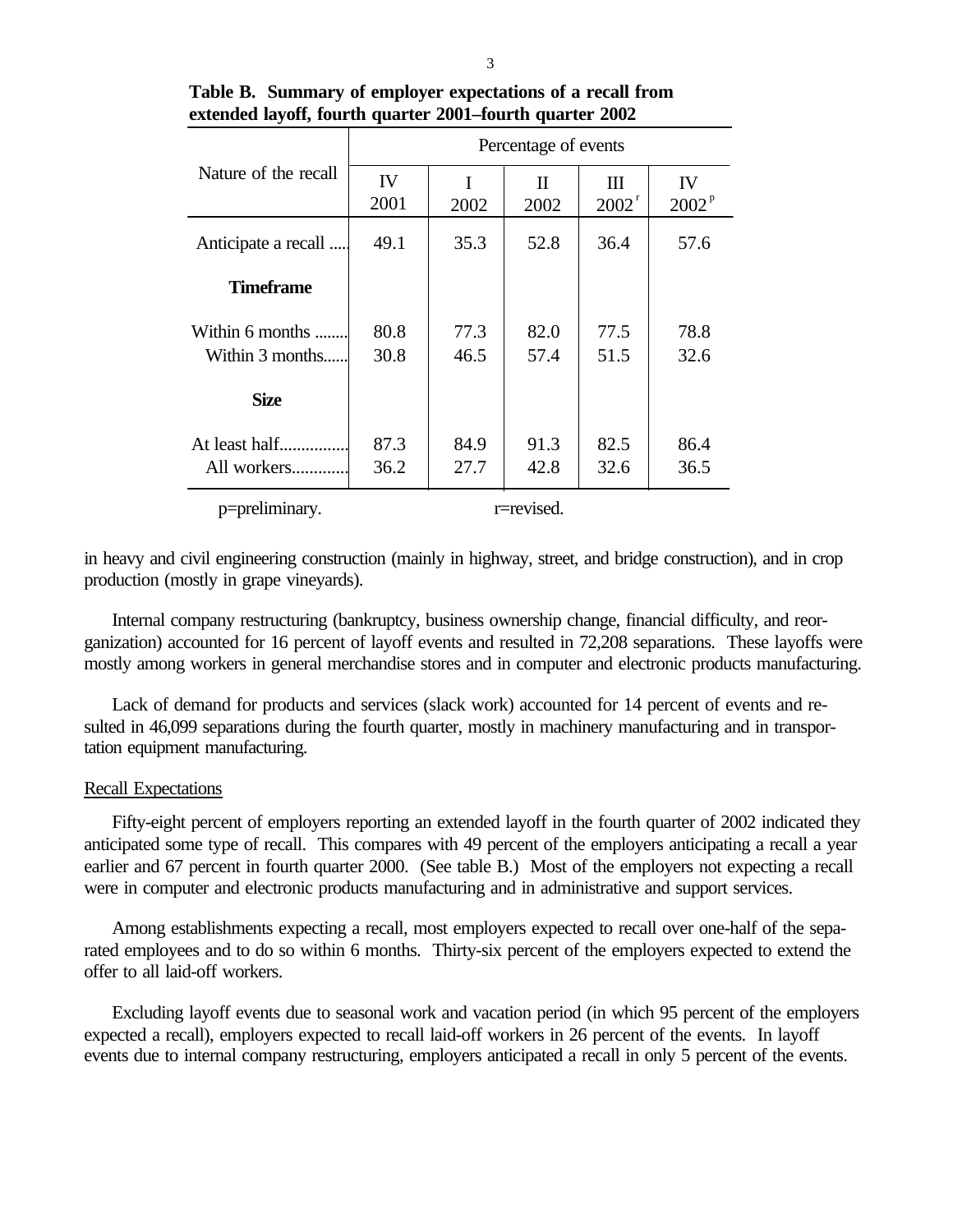|                 |        | Layoff events | Separations   |         |  |  |  |
|-----------------|--------|---------------|---------------|---------|--|--|--|
| <b>Size</b>     | Number | Percent       | <b>Number</b> | Percent |  |  |  |
| Total           | 2,127  | 100.0         | 416,941       | 100.0   |  |  |  |
| 50-99           | 728    | 34.2          | 51,718        | 12.4    |  |  |  |
| $100 - 149$     | 508    | 23.9          | 59,645        | 14.3    |  |  |  |
| $150-199$       | 267    | 12.6          | 44,494        | 10.7    |  |  |  |
| 200-299         | 281    | 13.2          | 64,307        | 15.4    |  |  |  |
| 300-499         | 212    | 10.0          | 78,043        | 18.7    |  |  |  |
| $500 - 999$     | 90     | 4.2           | 59,916        | 14.4    |  |  |  |
| $1,000$ or more | 41     | 1.9           | 58,818        | 14.1    |  |  |  |

**Table C. Distribution of extended layoff events by size of layoff, October-December 2002 p**

p=preliminary.

#### Size of Extended Layoff

Layoff events during the fourth quarter continued to be concentrated at the lower end of the extended layoff-size spectrum, with 58 percent involving fewer than 150 workers. These events, however, accounted for only 27 percent of all separations. (See table C.) Separations involving 500 or more workers accounted for 28 percent of all separations, down slightly from 32 percent a year earlier. The average size of layoffs (as measured by separations per layoff event) differed widely by industry, ranging from a low of 55 separations in ambulatory health care services to a high of 616 in postal services.

#### Initial Claimant Characteristics

A total of 305,208 initial claimants for unemployment insurance were associated with extended mass layoffs in the fourth quarter of 2002. Of these claimants, 11 percent were black, 35 percent were women, 23 percent were Hispanic, and 14 percent were 55 years of age or older. (See table 3.) Forty percent of claimants were 30 to 44 years of age. Among the civilian labor force for the same period, 11 percent were black, 47 percent were women, 13 percent were Hispanic, and 15 percent were 55 years of age or older. Thirty-seven percent of the civilian labor force were ages 30 to 44.

#### Geographic Distribution

In the fourth quarter, the number of separations due to extended mass layoff events was highest in the West (165,218), followed by the Midwest (125,083), the Northeast (64,678), and the South (61,962). (See table 4.) Extended mass layoffs in the West were mainly in agricultural and forestry support activities.

All four regions reported over-the-year decreases in separations, with the largest decrease occurring in the Midwest (-44,332). Each of the nine geographic divisions reported over-the-year declines in laid-off workers, with the largest declines in the East North Central and South Atlantic divisions.

Among the 50 states and the District of Columbia, the largest number of worker separations occurred in California (115,631), followed by Illinois (45,455). These two states accounted for 33 percent of total layoff events and 39 percent of the separations during the fourth quarter of 2002. They were followed by New York (23,525), Wisconsin (18,560), Washington (16,068), and Pennsylvania (15,122). (See table 5.) After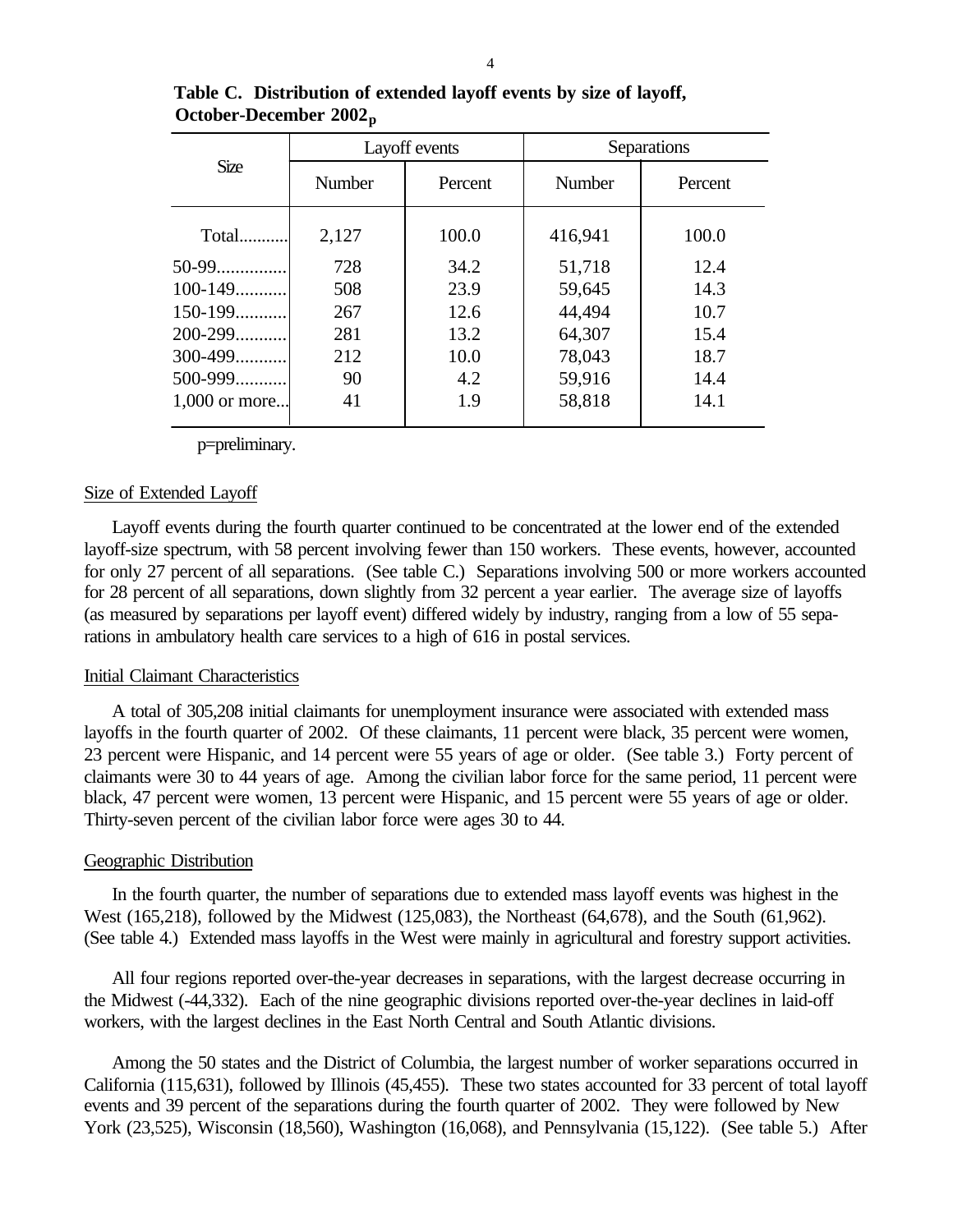| Period         | Layoff events  | Separations | Initial claimants |
|----------------|----------------|-------------|-------------------|
| 1996           | 5,697          | 1,184,355   | 957,745           |
| 1997           | 5,683          | 1,146,115   | 1,041,907         |
| 1998           | 5,851          | 1,227,573   | 1,232,384         |
| 1999           | 5,675          | 1,149,267   | 972,244           |
|                | 5.620          | 1,170,427   | 1,018,700         |
| $2001^{\rm r}$ | 8,350          | 1,751,527   | 1,615,084         |
|                | 7,163          | 1,493,065   | 1,247,786         |
|                | p-preliminary. | r=revised.  |                   |

**Table D. Selected measures of mass layoff activity, 1996-2002**

excluding the substantial impact of seasonal work, California still reported the most laid-off workers (30,838), largely due to layoffs in administrative and support services and in computer and electronic products manufacturing.

Over the year, Massachusetts reported the greatest decrease in laid-off workers (-12,100), followed by California (-10,954) and Illinois (-9,774). The largest increase occurred in South Carolina (+1,710).

## Review of 2002

For all of 2002, employers reported 7,163 extended mass layoff actions, affecting 1,493,065 workers, the second highest totals since full-year data became available in 1996. These totals were down from 8,350 events and 1,751,527 separations in 2001. (See table D.) The annual average national unemployment rate increased from 4.7 percent in 2001 to 5.8 percent in 2002, while nonfarm payroll employment decreased by 0.9 percent, or 1,131,000 jobs.

In the private sector, manufacturing had the largest share of extended events and separations in 2002. Manufacturing accounted for 34 percent of all mass layoff events—the smallest share since 1999—and 31 percent of all separations—the lowest percentage since 1997. Within manufacturing, separations were most numerous in computer and electronic products (78,350, mainly in semiconductors and related devices), food processing (77,630, largely in fruit and vegetable canning), and transportation equipment (57,944 mostly in aircraft manufacturing). Compared with 2001, 18 of the 21 manufacturing subgroups had declines in the number of separations, with the largest reported among employers in computer and electronic products (-53,257), followed by those in transportation equipment (-28,459) and primary metals (-21,603). Food manufacturing had the largest increase (+5,551).

In 2002, seasonal work continued to be the most cited reason for layoff, accounting for 32 percent of all layoff events and 37 percent of all separations. These are the second lowest shares for seasonal layoffs since 1996. A year earlier, seasonal layoffs accounted for 27 percent of events and 28 percent of separations. The layoffs in 2002 occurred primarily in establishments engaged in agriculture and forestry support activities, crop production, and food manufacturing.

Layoff activity due to internal company restructuring occurred largely among general merchandise stores and was at levels exceeded only by those in 2001. Employers cited this reason in 1,654 events (23 percent of the total), resulting in the separation of 375,593 workers (25 percent of the total).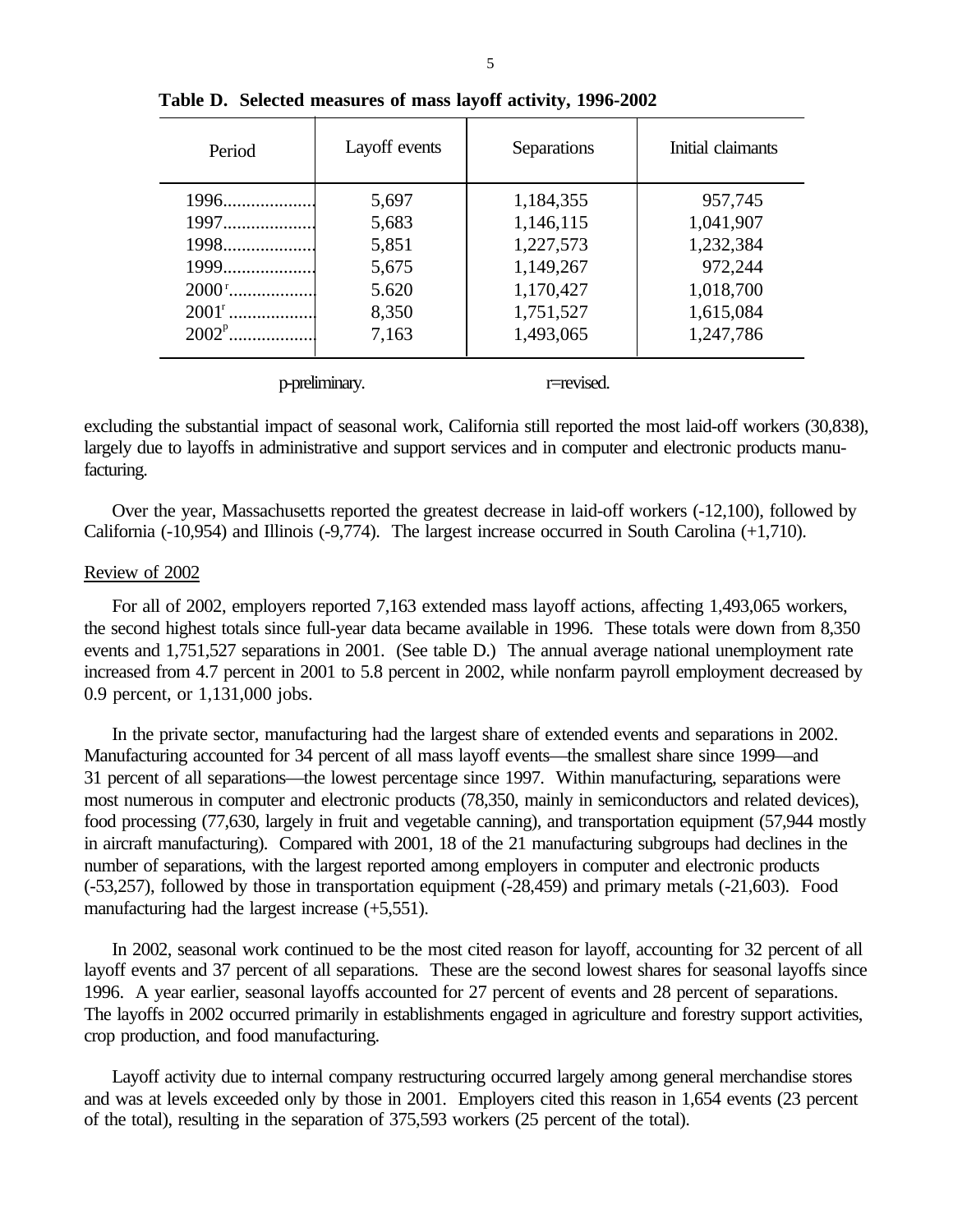The West reported more laid-off workers in 2002 than any other region, 553,868. Layoffs in the West were mainly in food production (agriculture and forestry support activities, crop production, and food manufacturing) and were primarily attributed to seasonal factors. The Northeast region continued to report the lowest annual number of separations (248,624). Compared with 2001, each of the four geographic regions reported a decrease in laid-off workers, the first time that all four regions had an over-the-year decrease. The largest decline occurred in the Midwest (-151,463).

Among the 50 states and the District of Columbia, California continued to report the largest number of separated workers (349,332), largely due to seasonal layoffs in agriculture. However, California accounted for its smallest share of events and its second smallest share of separations since 1996. After California were Illinois (154,424), Florida (97,229), New York (69,977), Texas (68,978), and Pennsylvania (62,456). These six states accounted for 51 percent of events and 54 percent of separations for the year. Michigan had the largest over-the-year decline in the number of separations (-77,285); Arizona recorded the largest over-the-year increase (+22,195).

## Note

The quarterly series on extended mass layoffs cover layoffs of at least 31-days duration that involve 50 or more individuals from a single establishment filing initial claims for unemployment insurance during a consecutive 5-week period. Approximately 30 days after a mass layoff is triggered at an establishment, the employer is contacted for additional information. Data for the fourth quarter are preliminary and subject to revision. This release also includes revised data for previous quarters. Data are not seasonally adjusted, but survey data suggest that there is a seasonal pattern to layoffs. Thus, comparisons between consecutive quarters should not be used as an indicator of trend. For additional information about the program, see the Technical Note.

\_\_\_\_\_\_\_\_\_\_\_\_\_\_\_\_\_\_\_\_\_\_\_\_\_\_\_\_\_\_

The report on Mass Layoffs in March 2003 will be issued on Wednesday, April 30, 2003.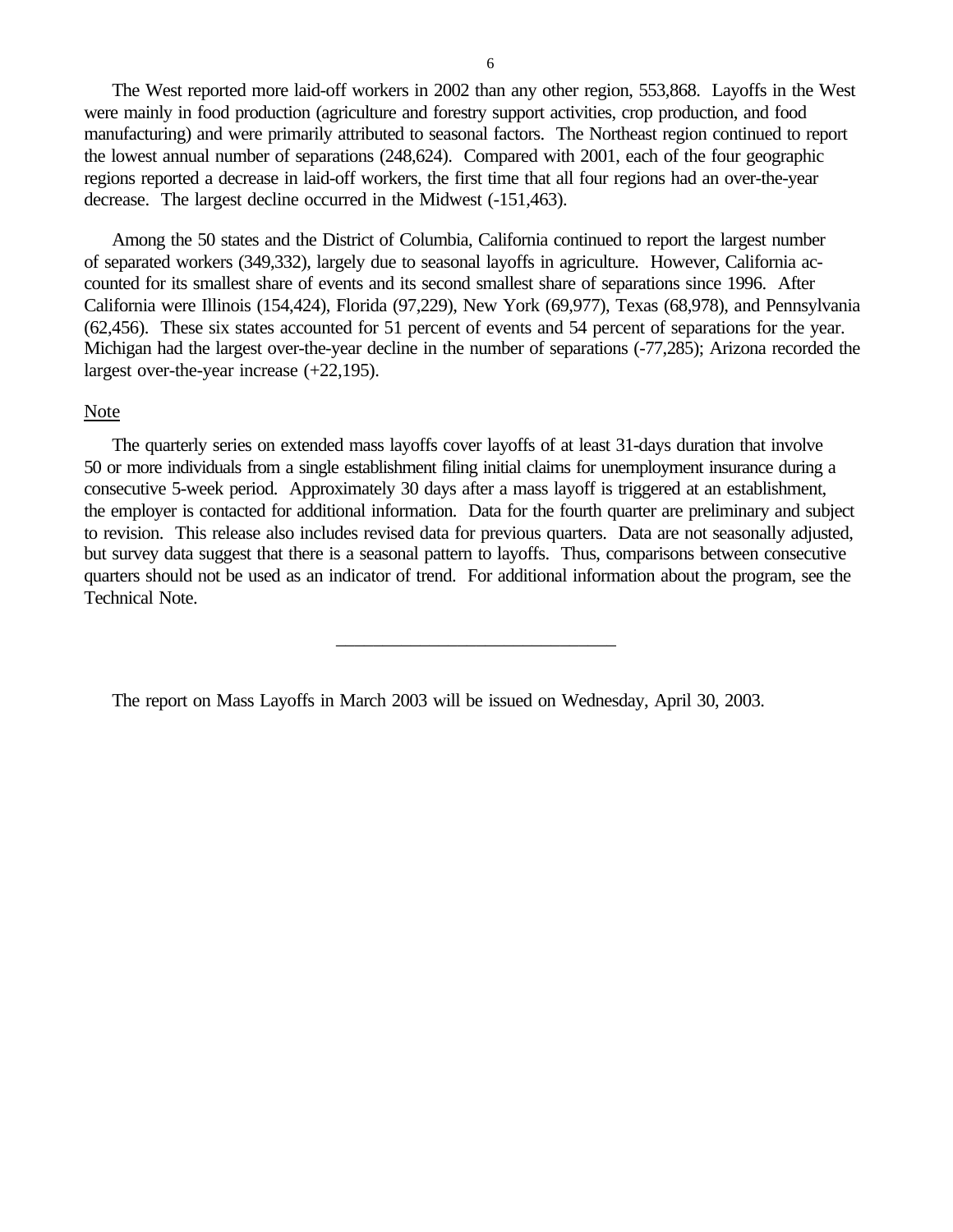# **Technical Note**

The Mass Layoff Statistics (MLS) program is a federalstate program which uses a standardized, automated approach to identifying, describing, and tracking the effects of major job cutbacks, using data from each state's unemployment insurance database. Establishments which have at least 50 initial claims filed against them during a consecutive 5-week period are contacted by the state agency to determine whether these separations are of at least 31 days duration, and, if so, information is obtained on the total number of persons separated and the reasons for these separations. Establishments are identified according to industry classification and location, and unemployment insurance claimants are identified by such demographic factors as age, race, sex, ethnic group, and place of residence. The program yields information on an individual's entire spell of unemployment, to the point when regular unemployment insurance benefits are exhausted.

The MLS program was resumed in April 1995; it had been terminated in November 1992 due to lack of funding. However, due to changes in concepts and definitions, data from the resumed program are not comparable to earlier data.

Information in this release will be made available to sensory impaired individuals upon request. Voice phone: 202-691-5200 ; TDD message referral phone number: 1-800-877-8339.

#### **Definitions**

*Establishment.* A unit at a single physical location at which predominantly one type of economic activity is conducted.

*Extended layoff event.* Fifty or more initial claims for unemployment insurance benefits from an establishment during a 5-week period, with at least 50 workers separated for more than 30 days.

*Initial claimant*. A person who files any notice of unemployment to initiate a request either for a determination of entitlement to and eligibility for compensation, or for a subsequent period of unemployment within a benefit year or period of eligibility.

*Layoff.* The separation of persons from an employer as part of a mass layoff event. (See below.) Such layoffs involve both persons subject to recall and those who are terminated by the establishment.

*Mass layoff*. Fifty or more initial claims for unemployment insurance benefits from an establishment beginning in a given month, regardless of duration.

*Worksite closure*. The full closure of either multi-unit or single-unit establishments or the partial closure of a multiunit establishment where entire worksites affected by layoffs are closed or planned to be closed.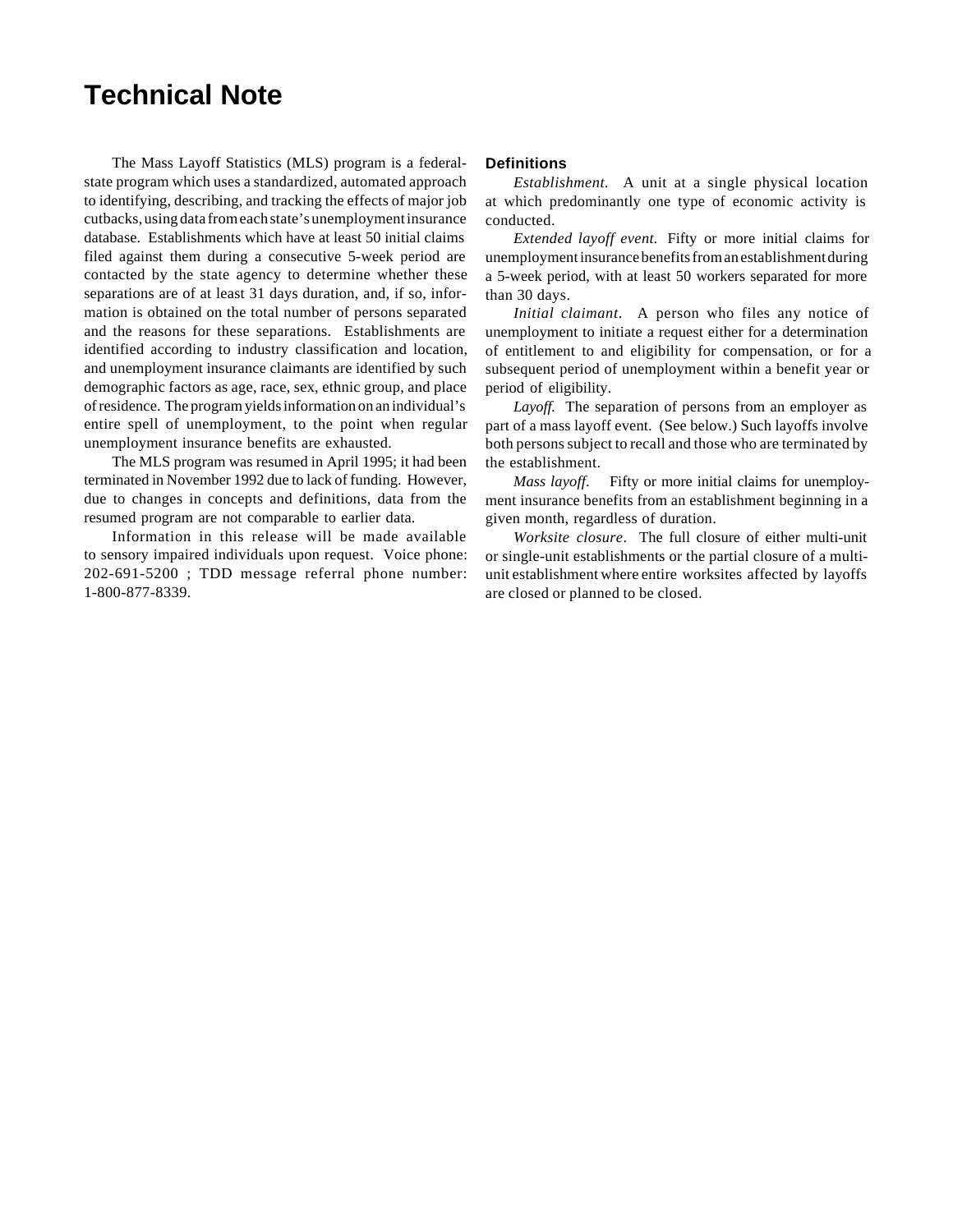Table 1. Industry distribution: Extended mass layoff events, separations, and initial claimants for unemployment insurance, selected quarters, 2001 and 2002

| Industry                                     | Layoff events |          |                   |            | Separations |                   | Initial claimants for<br>unemployment insurance |          |                   |
|----------------------------------------------|---------------|----------|-------------------|------------|-------------|-------------------|-------------------------------------------------|----------|-------------------|
|                                              | IV            | Ш        | IV                | IV         | Ш           | IV                | IV                                              | Ш        | IV                |
|                                              | 2001          | $2002^r$ | 2002 <sup>p</sup> | 2001'      | $2002^r$    | 2002 <sup>p</sup> | $2001^r$                                        | $2002^r$ | 2002 <sup>p</sup> |
|                                              | 2,698         | 1,383    | 2,127             | 542,284    | 309,931     | 416,941           | 502,662                                         | 274,576  | 305,208           |
|                                              | 2,651         | 1,319    | 2,075             | 526,871    | 296,403     | 399,167           | 491,213                                         | 263,230  | 296,920           |
| Agriculture, forestry, fishing and hunting   | 278           | 132      | 281               | 66,941     | 41,568      | 75,647            | 34,985                                          | 18,022   | 34,193            |
|                                              | 34            | 10       | 22                | 5,591      | 1,517       | 2,873             | 5,750                                           | 1,451    | 2,266             |
|                                              | 7             | (2)      | 6                 | 1,127      | $(^2)$      | 1,381             | 1,479                                           | $(^2)$   | 713               |
|                                              | 459           | 63       | 455               | 65,449     | 8,503       | 65,243            | 68.118                                          | 12,158   | 56,807            |
|                                              | 959           | 499      | 672               | 185,209    | 106,339     | 123,722           | 204,706                                         | 104,083  | 109,854           |
|                                              | 113           | 50       | 120               | 29,713     | 20,320      | 30,142            | 22,789                                          | 9,736    | 20,714            |
| Beverage and tobacco products                | 14            | $(^2)$   | 4                 | 2,052      | $({}^{2})$  | 428               | 1,555                                           | (2)      | 313               |
|                                              | 25            | 18       | 17                | 5,715      | 3,001       | 2,800             | 5,710                                           | 6,692    | 3,554             |
|                                              | 8             | 6        | 8                 | 952        | 1,043       | 783               | 1,387                                           | 1,479    | 838               |
|                                              | 53            | 36       | 23                | 9,653      | 7,487       | 4,283             | 8,455                                           | 6,706    | 3,518             |
| Leather and allied products                  | 10            | 6        | 8                 | 1,713      | 484         | 857               | 1,580                                           | 486      | 854               |
|                                              | 36            | 12       | 35                | 4,022      | 1,584       | 5,111             | 6,636                                           | 2,288    | 4,513             |
|                                              | 25            | 14       | 17                | 3,535      | 1,959       | 2,926             | 3,453                                           | 1,907    | 2,197             |
| Printing and related support activities      | 18            | 9        | 8                 | 2,333      | 1,267       | 1,435             | 2,199                                           | 1,039    | 747               |
| Petroleum and coal products                  | 15            | $(^2)$   | 17                | 2,405      | $({}^{2})$  | 2,742             | 2,248                                           | $(^2)$   | 2,654             |
|                                              | 15            | 10       | 11                | 2,338      | 2,515       | 1,552             | 1,752                                           | 1,312    | 1,012             |
| Plastics and rubber products                 | 35            | 16       | 16                | 5,912      | 2,434       | 2,456             | 7,631                                           | 2,086    | 2,411             |
| Nonmetallic mineral products                 | 42            | 11       | 40                | 8,796      | 1,623       | 6,913             | 9,061                                           | 1,675    | 5,000             |
|                                              | 56            | 30       | 38                | 16,812     | 4,943       | 6,521             | 20,305                                          | 6,268    | 7,158             |
| Fabricated metal products                    | 58            | 25       | 33                | 7,304      | 4,629       | 4,530             | 9,512                                           | 3,861    | 3,854             |
|                                              | 78            | 38       | 54                | 10,968     | 6,755       | 11,680            | 18,296                                          | 9,030    | 10,186            |
| Computer and electronic products             | 151           | 107      | 81                | 27,984     | 20,799      | 13,867            | 28,990                                          | 20,752   | 12,006            |
| Electrical equipment and appliances          | 34            | 27       | 26                | 8,562      | 4,952       | 6,290             | 10,015                                          | 7,247    | 8,991             |
| Transportation equipment                     | 117           | 55       | 76                | 25,750     | 15,025      | 11,690            | 33,219                                          | 15,056   | 13,498            |
| Furniture and related products               | 34            | 10       | 23                | 5,360      | 1,877       | 3,869             | 6,285                                           | 2,806    | 3,435             |
| Miscellaneous manufacturing                  | 22            | 13       | 17                | 3,330      | 2,897       | 2,847             | 3,628                                           | 3,080    | 2,401             |
|                                              | 43            | 35       | 33                | 4,650      | 5,542       | 6,681             | 4,655                                           | 4,601    | 3,744             |
|                                              | 112           | 62       | 84                | 38,694     | 18,177      | 23,561            | 30,618                                          | 17,747   | 14,177            |
| Transportation and warehousing               | 100           | 84       | 57                | 26,594     | 25,097      | 17,554            | 21,757                                          | 22,046   | 11,798            |
|                                              | 92            | 70       | 62                | 17,884     | 14,787      | 10,687            | 21,531                                          | 15,649   | 8,966             |
|                                              | 57            | 53       | 37                | 9,619      | 10,942      | 6,592             | 8,843                                           | 10,897   | 4,517             |
| Real estate and rental and leasing           | 18            | 5        | $(^2)$            | 3,057      | 1,147       | $(^2)$            | 2,153                                           | 1,091    | $(^2)$            |
| Professional and technical services          | 78            | 57       | 52                | 11,589     | 9,031       | 7,657             | 11,505                                          | 8,505    | 6,203             |
| Management of companies and enterprises      | $(^2)$        | $(^2)$   | $(^2)$            | $({}^{2})$ | $({}^{2})$  | $({}^{2})$        | $(^2)$                                          | $(^2)$   | $(^2)$            |
| Administrative and waste services            | 199           | 124      | 164               | 45,892     | 33,379      | 28,568            | 41,590                                          | 32,442   | 25,009            |
|                                              | $(^2)$        | 8        | $(^2)$            | $(^2)$     | 821         | $(^2)$            | $(^2)$                                          | 704      | $(^2)$            |
| Health care and social assistance            | 21            | 39       | 29                | 5,344      | 4,448       | 4,749             | 3,513                                           | 4,122    | 3,949             |
| Arts, entertainment, and recreation          | 43            | 26       | 32                | 9,869      | 7,541       | 7,807             | 6,522                                           | 3,485    | 3,845             |
| Accommodation and food services              | 110           | 34       | 56                | 22,192     | 4,159       | 11,422            | 17,768                                          | 3,809    | 7,266             |
| Other services, except public administration | 16            | 12       | 18                | 2,479      | 1,929       | 2,708             | 2,187                                           | 1,430    | 1,979             |
|                                              | 18            | -        | 5                 | 3,505      | -           | 613               | 2,722                                           |          | 472               |
|                                              | 47            | 64       | 52                | 15,413     | 13,528      | 17,774            | 11,449                                          | 11,346   | 8,288             |
|                                              | 10            | 9        | 8                 | 2,182      | 2,165       | 3,552             | 2,764                                           | 2,124    | 1,033             |
|                                              | 18            | 13       | 19                | 5,683      | 3,021       | 7,438             | 4,282                                           | 3,002    | 4,061             |
|                                              | 19            | 42       | 25                | 7,548      | 8,342       | 6,784             | 4,403                                           | 6,220    | 3,194             |

 $1$  Data on layoffs were reported by employers in all states and the

 $r =$  revised.

District of Columbia.

 $2$  Data do not meet BLS or state agency disclosure standards.

NOTE: Industry data reflect the North American Industry Classification System (NAICS), 2002. Dash represents zero.

 $P =$  preliminary.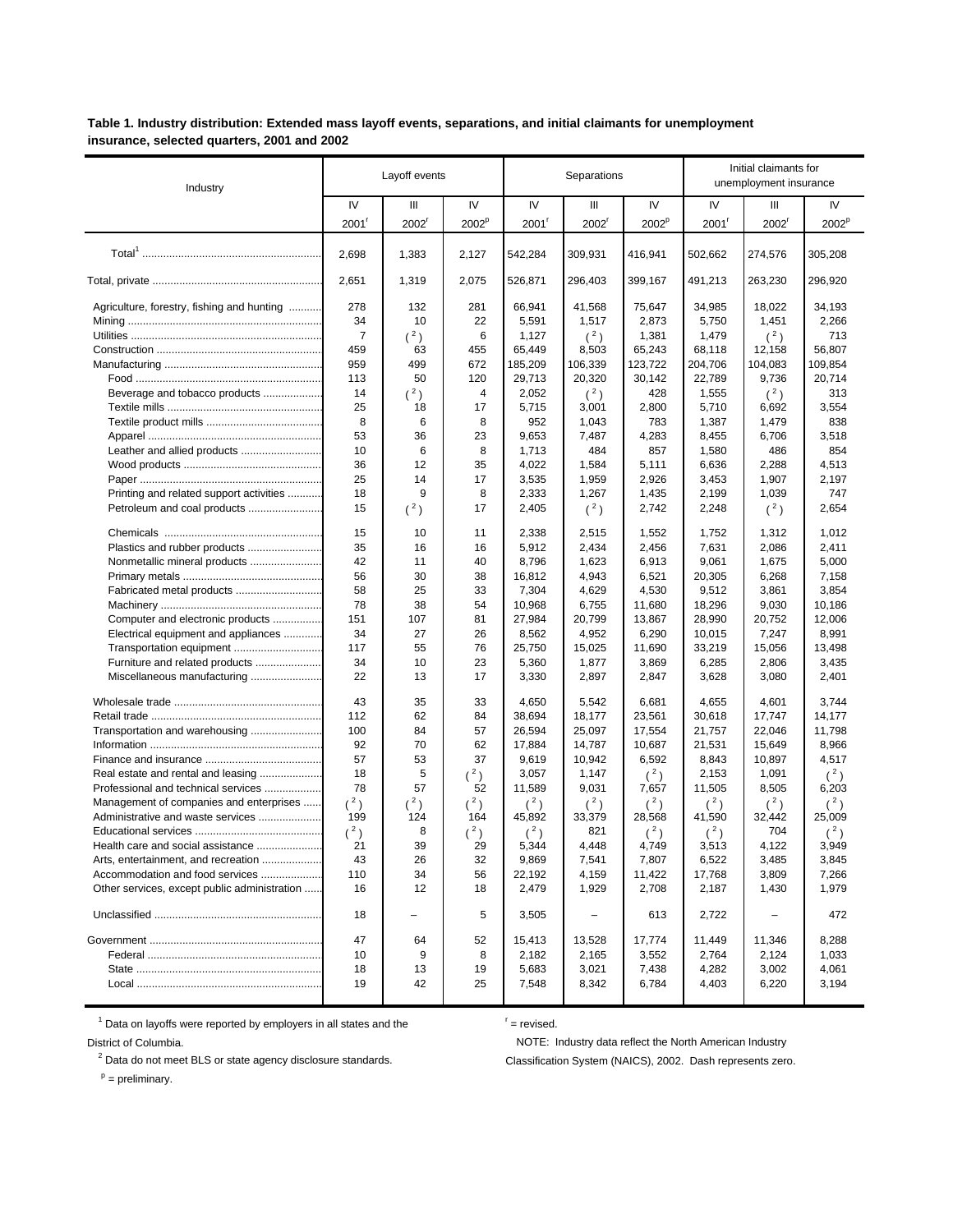Table 2. Reason for separation: Extended mass layoff events, separations, and initial claimants for unemployment insurance, selected quarters, 2001 and 2002

| Reason for separation         | Layoff events            |                          |                   |          | Separations       |                   | Initial claimants for<br>unemployment insurance |                |                   |
|-------------------------------|--------------------------|--------------------------|-------------------|----------|-------------------|-------------------|-------------------------------------------------|----------------|-------------------|
|                               | IV                       | Ш                        | IV                | IV       | Ш                 | <b>IV</b>         | IV                                              | $\mathbf{III}$ | IV                |
|                               | $2001$ <sup>r</sup>      | $2002^r$                 | 2002 <sup>p</sup> | $2001^r$ | 2002 <sup>r</sup> | 2002 <sup>p</sup> | 2001'                                           | $2002^r$       | 2002 <sup>p</sup> |
|                               | 2.698                    | 1,383                    | 2.127             | 542,284  | 309,931           | 416,941           | 502.662                                         | 274,576        | 305,208           |
|                               | 3                        | 3                        | $(^2)$            | 343      | 406               | (3)               | 889                                             | 273            | (3)               |
|                               | 74                       | 59                       | 43                | 26,505   | 23,812            | 14,649            | 20,326                                          | 19,519         | 8,896             |
| Business ownership change     | 57                       | 41                       | 32                | 16.797   | 11.328            | 8,301             | 9.752                                           | 8.129          | 3,915             |
| Contract cancellation         | 51                       | 53                       | 40                | 8,376    | 13,421            | 7.669             | 9,071                                           | 9,038          | 6,067             |
|                               | 169                      | 154                      | 190               | 35,766   | 28,359            | 31,900            | 33,057                                          | 36,647         | 29,939            |
| Domestic relocation           | 23                       | 27                       | 18                | 4,781    | 4,803             | 5,103             | 4,021                                           | 3,616          | 2,660             |
|                               | (2)                      | $(^{2})$                 |                   | (2)      | (3)               |                   | (2)                                             | (3)            |                   |
|                               | (2)                      | $\overline{\phantom{0}}$ |                   | (2)      |                   |                   | (2)                                             |                |                   |
|                               | 181                      | 122                      | 100               | 38,971   | 24,514            | 17,500            | 35,626                                          | 20,983         | 14,085            |
|                               | 41                       | 17                       | 15                | 7,394    | 3,010             | 2,786             | 7,568                                           | 2,616          | 2,216             |
|                               | 3                        | 4                        | 11                | 555      | 814               | 2,300             | 240                                             | 822            | 2,172             |
|                               | (2)                      |                          | 4                 | $(^2)$   |                   | 379               | (2)                                             |                | 379               |
|                               | $\overline{\phantom{0}}$ | $(^2)$                   | (2)               |          | (2)               | $(^2)$            |                                                 | $(^2)$         | (3)               |
|                               | (2)                      |                          | (2)               | $(^2)$   |                   | (2)               | (3)                                             |                | (3)               |
|                               | 6                        | $(^2)$                   |                   | 1,336    | (2)               |                   | 514                                             | (2)            |                   |
| Overseas relocation           | 24                       | 18                       | 18                | 4.568    | 4.603             | 2,834             | 3.764                                           | 3,345          | 1,726             |
| Plant or machine repair       | 3                        | $\overline{7}$           | 5                 | 364      | 825               | 488               | 877                                             | 656            | 574               |
| Product line discontinued     | 11                       | 10                       | 9                 | 1.718    | 1.729             | 945               | 1,463                                           | 1,116          | 932               |
| Reorganization within company | 191                      | 181                      | 169               | 38.870   | 38,091            | 31.758            | 33,706                                          | 37,221         | 23,870            |
|                               | 991                      | 306                      | 976               | 207,287  | 86,968            | 213,730           | 154,954                                         | 48,477         | 129,542           |
|                               | 669                      | 268                      | 304               | 112,064  | 43,857            | 46,099            | 144,223                                         | 55,111         | 50,360            |
|                               | $(^2)$                   | 15                       | $^{\prime 2}$ )   | (2)      | 3,605             | (2)               | $(^2)$                                          | 2,106          | (2)               |
|                               | 20                       | $(^2)$                   | 17                | 2,249    | (2)               | 1.854             | 3.110                                           | (2)            | 1.692             |
|                               | 111                      | 42                       | 58                | 20.304   | 7,268             | 10.549            | 24,105                                          | 8,262          | 9,302             |
|                               | 62                       | 51                       | 112               | 12,861   | 11,861            | 16,488            | 14,321                                          | 15,765         | 15,814            |

 $1$  See footnote 1, table 1.

 $r =$  revised.

 $2$  Data do not meet BLS or state agency disclosure standards.

 $P =$  preliminary.

NOTE: Dash represents zero.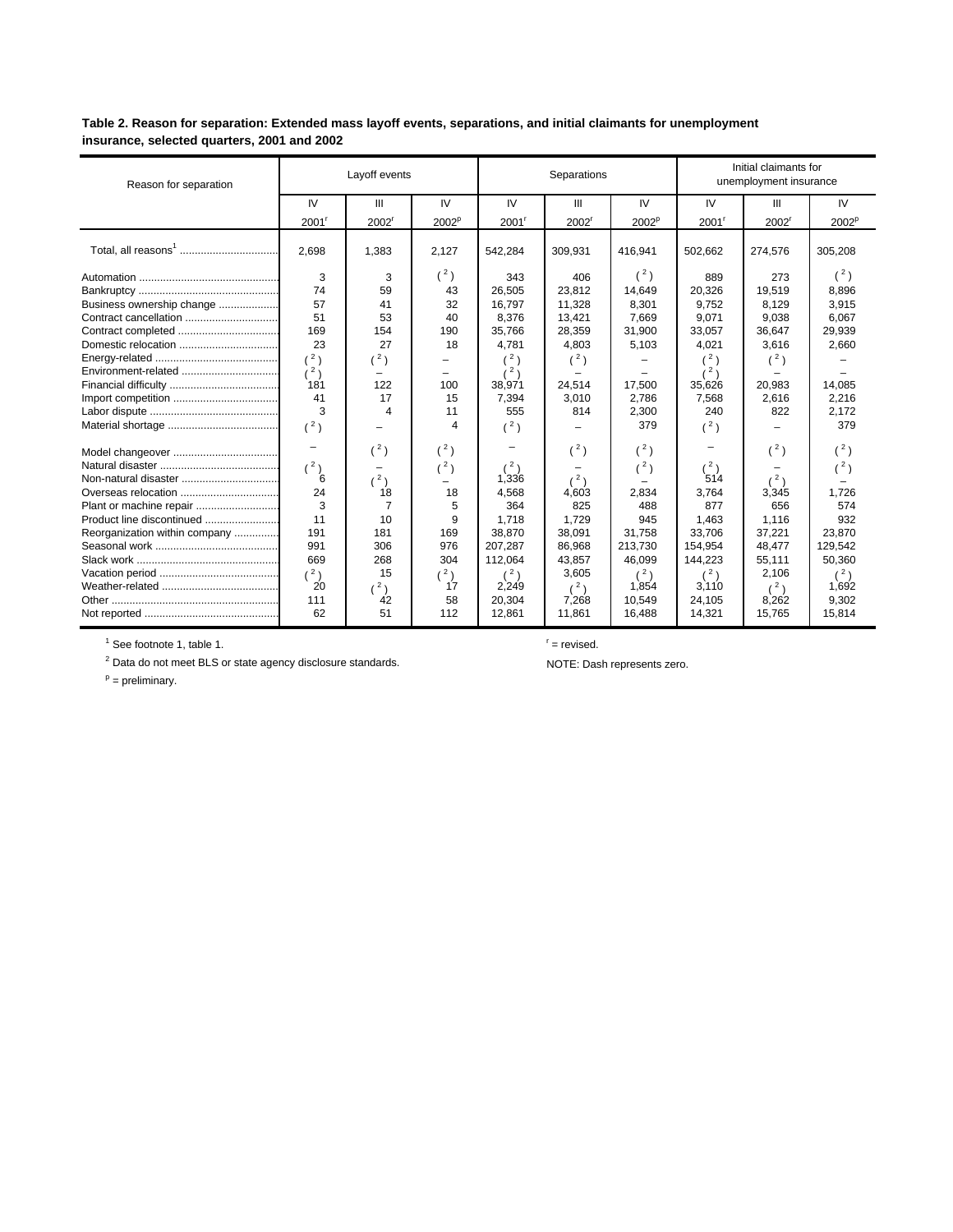#### Table 3. State and selected claimant characteristics: Extended mass layoff events and initial claimants for unemployment insurance, third and fourth quarters, 2002

|                      |                      |                      |                                   | Total                      |                                  | Percent of total         |                          |                          |                          |                                  |                                  |                        |  |
|----------------------|----------------------|----------------------|-----------------------------------|----------------------------|----------------------------------|--------------------------|--------------------------|--------------------------|--------------------------|----------------------------------|----------------------------------|------------------------|--|
| <b>State</b>         | Layoff events        |                      |                                   | initial<br>claimants       |                                  | <b>Black</b>             |                          | Hispanic<br>origin       |                          | Women                            | Persons age 55<br>and over       |                        |  |
|                      | Ш                    | IV                   | Ш                                 | IV                         | Ш                                | IV                       | Ш                        | IV                       | Ш                        | IV                               | Ш                                | IV                     |  |
|                      | $2002$ <sup>r</sup>  | 2002 <sup>p</sup>    | 2002                              | 2002 <sup>p</sup>          | $2002$ <sup><math>'</math></sup> | 2002 <sup>p</sup>        | 2002                     | 2002 <sup>p</sup>        | $2002^r$                 | 2002 <sup>p</sup>                | 2002                             | 2002 <sup>p</sup>      |  |
|                      | 1,383                | 2,127                | 274,576                           | 305,208                    | 14.9                             | 10.6                     | 17.9                     | 23.2                     | 43.7                     | 34.7                             | 15.1                             | 14.0                   |  |
|                      | $(^2)$               | $(^2)$               | $(^2)$                            | $(^2)$                     | 41.1                             | 32.1                     | .5                       | 3.8                      | 23.2                     | 73.2                             | 33.0                             | 18.2                   |  |
|                      | 35                   | 10<br>21             | 5,627                             | 1,127<br>2,558             | $\overline{\phantom{0}}$<br>5.8  | 3.4<br>6.5               | 37.0                     | 27.5<br>27.0             | 37.8                     | 26.4<br>41.9                     | 13.5                             | 14.2<br>16.3           |  |
|                      | $(^{2})$             | 7                    | (2)                               | 3,637                      | 24.3                             | 12.5                     | 7.5                      | 1.1                      | 53.3                     | 37.3                             | 12.1                             | 11.5                   |  |
|                      | 302                  | 480                  | 50,514                            | 58,954                     | 5.6                              | 3.8                      | 46.6                     | 67.1                     | 43.3                     | 39.3                             | 13.7                             | 12.6                   |  |
|                      | 24<br>12             | 33<br>17             | 3,348                             | 4,900                      | 6.2<br>12.9                      | 5.0                      | 14.3<br>8.8              | 25.2                     | 43.4                     | 28.4                             | 12.9                             | 13.6                   |  |
| Connecticut          | $\qquad \qquad -$    |                      | 2,536                             | 1,945<br>-                 | -                                | 10.4                     | $\overline{\phantom{0}}$ | 6.0<br>-                 | 52.8                     | 23.8<br>$\overline{\phantom{0}}$ | 16.7<br>$\overline{\phantom{0}}$ | 16.2<br>$\overline{a}$ |  |
| District of Columbia | (2)                  | 3                    | (2)                               | 276                        | 50.6                             | 15.2                     | $\cdot$                  | 18.1                     | 59.3                     | 44.9                             | 15.3                             | 14.1                   |  |
|                      | 110                  | 102                  | 19,037                            | 12,115                     | 22.9                             | 20.4                     | 14.4                     | 23.9                     | 48.1                     | 47.0                             | 18.5                             | 15.8                   |  |
|                      | 15<br>(2)            | 16<br>8              | 6,580<br>$(^2)$                   | 2,091<br>1,544             | 33.4<br>8.9                      | 56.1<br>.5               | 6.9<br>9.5               | 1.0<br>48.6              | 52.7<br>18.8             | 48.3<br>68.1                     | 11.7<br>9.8                      | 13.7<br>11.7           |  |
|                      | 4                    | 7                    | 357                               | 1,165                      | .6                               | 1.2                      | 26.3                     | 7.9                      | 37.8                     | 26.6                             | 19.9                             | 13.0                   |  |
|                      | 109                  | 213                  | 23,573                            | 31,110                     | 27.1                             | 14.0                     | 11.4<br>2.2              | 16.9                     | 43.2                     | 27.6                             | 12.2                             | 12.2                   |  |
|                      | 26<br>5              | 74<br>18             | 5,910<br>492                      | 13,497<br>3,579            | 7.1<br>.8                        | 7.3<br>1.1               | .4                       | 2.6<br>2.7               | 31.9<br>33.7             | 29.8<br>29.5                     | 15.1<br>14.8                     | 13.4<br>11.4           |  |
|                      | 15                   | 10                   | 6,433                             | 1,685                      | 11.9                             | 18.5                     | 2.8                      | 6.1                      | 34.3                     | 40.5                             | 17.3                             | 13.8                   |  |
|                      | 21                   | 28                   | 2,684                             | 3,342                      | 3.7                              | 6.6                      | .7                       | 1.2                      | 51.4                     | 41.4                             | 18.7                             | 16.5                   |  |
|                      | 15                   | 22                   | 1,543                             | 2,452                      | 48.2                             | 47.8                     | 3.2                      | 2.8                      | 50.7                     | 27.0                             | 10.0                             | 12.6                   |  |
|                      | (2)<br>6             | 13<br>$\overline{7}$ | (2)<br>947                        | 1,831<br>1,137             | $\overline{\phantom{0}}$<br>35.1 | $\overline{2}$<br>26.5   | 1.6                      | $\cdot$ 1<br>1.1         | 20.1<br>32.8             | 47.7<br>47.1                     | 13.2<br>24.9                     | 16.1<br>32.3           |  |
| Massachusetts        | 42                   | 31                   | 8,555                             | 3,882                      | 6.1                              | 6.8                      | 1.8                      | 1.8                      | 48.5                     | 32.5                             | 18.4                             | 13.0                   |  |
|                      | 12                   | 54                   | 2,636                             | 6,240                      | 22.5                             | 13.0                     | 1.9                      | 15.0                     | 49.2                     | 36.6                             | 13.9                             | 12.0                   |  |
|                      | 22                   | 93                   | 3,800                             | 11,100                     | 3.6                              | 2.5                      | 2.6                      | 8.5                      | 42.3                     | 19.9                             | 14.6                             | 14.5                   |  |
|                      | 6<br>24              | 14<br>34             | 766<br>4,275                      | 1,240<br>5,379             | 75.3<br>22.0                     | 54.3<br>11.2             | .3<br>1.2                | $\cdot$<br>$\cdot$       | 50.9<br>57.6             | 49.1<br>40.0                     | 11.6<br>16.2                     | 16.0<br>21.0           |  |
|                      |                      |                      |                                   |                            |                                  |                          |                          |                          |                          |                                  |                                  |                        |  |
|                      |                      | 11                   |                                   | 1,474                      | $\overline{\phantom{0}}$         | .3                       |                          | 2.3                      |                          | 19.7                             | $\overline{\phantom{0}}$         | 15.3                   |  |
|                      | $\overline{4}$<br>10 | 9<br>7               | 550<br>1,081                      | 766<br>2,151               | 11.3<br>7.4                      | 1.3<br>8.8               | 3.3<br>22.0              | 12.0<br>15.2             | 37.1<br>26.5             | 13.8<br>41.2                     | 13.1<br>21.5                     | 19.2<br>21.2           |  |
| New Hampshire        | (2)                  |                      | $(^2)$                            | $\equiv$                   | .3                               | $\overline{\phantom{a}}$ | 3.0                      | $\overline{\phantom{0}}$ | 44.6                     | ÷                                | 16.1                             |                        |  |
| New Jersey           | 56                   | 55                   | 8,167                             | 7,639                      | 21.5                             | 16.7                     | 14.9                     | 18.9                     | 53.2                     | 43.2                             | 19.9                             | 20.4                   |  |
| New Mexico           | (2)                  | 4                    | $(^2)$                            | 326                        | .8                               | 3.1                      | 56.7                     | 61.0                     | 32.3                     | 31.0                             | 18.7                             | 12.9                   |  |
| North Carolina       | 122<br>30            | 121<br>29            | 25,929<br>6,090                   | 16,641<br>4,403            | 15.9<br>29.8                     | 9.9<br>36.2              | 8.3<br>1.6               | 8.0<br>5.3               | 46.0<br>48.2             | 38.7<br>47.9                     | 14.5<br>15.7                     | 17.2<br>13.2           |  |
| North Dakota         |                      | 8                    |                                   | 1,140                      |                                  | .5                       |                          | 3.5                      |                          | 11.3                             | $\overline{\phantom{0}}$         | 12.7                   |  |
|                      | 50                   | 106                  | 8,964                             | 14,002                     | 14.4                             | 12.4                     | 1.6                      | 3.8                      | 30.2                     | 19.1                             | 17.6                             | 11.5                   |  |
|                      | 4                    | $\overline{7}$       | 667                               | 874                        | 17.4                             | 8.2                      | 15.0                     | 10.1                     | 28.5                     | 18.1                             | 13.0                             | 14.6                   |  |
| Pennsylvania         | 25<br>59             | 41<br>77             | 3,406<br>19,989                   | 6,579<br>19,725            | 2.8<br>6.3                       | 2.2<br>6.2               | 8.5<br>3.5               | 16.8<br>2.5              | 40.5<br>40.1             | 36.6<br>35.3                     | 14.7<br>19.0                     | 14.1<br>15.3           |  |
|                      |                      |                      |                                   |                            |                                  |                          |                          |                          |                          |                                  |                                  |                        |  |
| Rhode Island         | $(^2)$               | 10                   | $(^2)$                            | 955                        | 3.3                              | 3.1                      | 28.2                     | 26.1                     | 44.4                     | 57.5                             | 20.7                             | 21.4                   |  |
| South Carolina       | 14                   | 18                   | 2,115                             | 3,716                      | 53.2                             | 50.1                     | -1                       | $\cdot$                  | 58.6                     | 40.5                             | 1.7                              | 1.5                    |  |
| South Dakota         | 19                   | 15                   | $\overline{\phantom{0}}$<br>1,798 | $\qquad \qquad -$<br>1,785 | -<br>28.3                        | -<br>21.2                | -<br>$\qquad \qquad -$   | -<br>$\cdot$ 1           | -<br>42.5                | $\qquad \qquad -$<br>38.4        | -<br>20.8                        | -<br>15.8              |  |
|                      | 77                   | 70                   | 25,660                            | 15,285                     | 19.0                             | 17.5                     | 35.4                     | 34.2                     | 40.8                     | 30.9                             | 11.7                             | 11.3                   |  |
|                      | $(^{2})$             | 5                    | $(^2)$                            | 734                        | 1.9                              | .3                       | 9.3                      | 8.4                      | 28.9                     | 24.9                             | 25.3                             | 12.4                   |  |
|                      | $(^2)$               | $(^2)$               | (2)                               | $(^2)$                     | 2.1                              | .3                       | 1.1                      | $\overline{\phantom{0}}$ | 25.1                     | 66.1                             | 14.2                             | 22.5                   |  |
| Washington           | 20<br>41             | 26<br>66             | 4,232<br>7,354                    | 3,444<br>8,582             | 27.4<br>4.7                      | 36.3<br>3.7              | 1.1<br>19.3              | 3.0<br>39.2              | 59.6<br>41.4             | 53.1<br>37.1                     | 19.6<br>15.2                     | 14.4<br>13.6           |  |
| West Virginia        | 6                    | 8                    | 658                               | 1,001                      | $\cdot$                          | .8                       | $\overline{\phantom{0}}$ |                          | 23.4                     | 47.9                             | 17.5                             | 17.2                   |  |
|                      | 18                   | 115                  | 4,717                             | 16,536                     | 3.9                              | 3.8                      | 4.0                      | 13.5                     | 43.9                     | 26.9                             | 15.6                             | 16.1                   |  |
|                      | $\overline{a}$       | $(^2)$               | $\qquad \qquad -$                 | $(^2)$                     | $\qquad \qquad -$                | 1.0                      | $\qquad \qquad -$        | 1.0                      | $\overline{\phantom{a}}$ | 40.4                             | $\qquad \qquad -$                | 26.9                   |  |
|                      | 12                   | 3                    | 3,191                             | 463                        | $(^3)$                           | $(^3)$                   | $({}^3)$                 | $(^3)$                   | 50.6                     | 49.0                             | 7.0                              | 17.1                   |  |

 $1$  See footnote 1, table 1.

<sup>2</sup> Data do not meet BLS or state agency disclosure standards.

<sup>3</sup> Data are not available.

 $P =$  preliminary.

 $r =$  revised.

NOTE: Dash represents zero.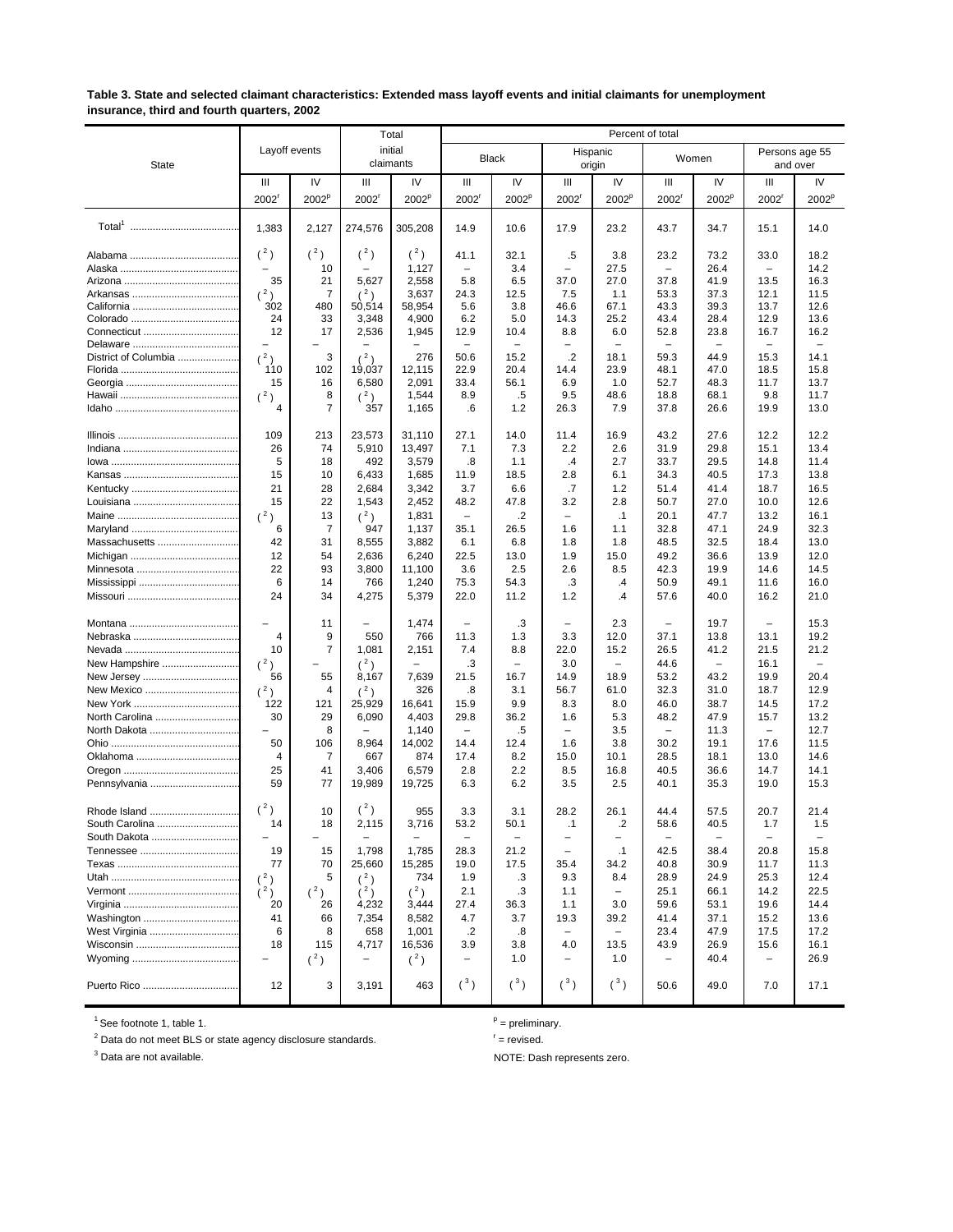#### **Table 4. Census region and division: Extended mass layoff events, separations, and initial claimants for unemployment insurance, selected quarters, 2001 and 2002**

| Census region and division               | Layoff events     |                   |                   |                            | Separations               |                            | Initial claimants for<br>unemployment insurance |                           |                           |  |
|------------------------------------------|-------------------|-------------------|-------------------|----------------------------|---------------------------|----------------------------|-------------------------------------------------|---------------------------|---------------------------|--|
|                                          | IV                | Ш                 | IV                | IV                         | Ш                         | IV                         | IV                                              | $\mathbf{III}$            | IV                        |  |
|                                          | $2001^r$          | 2002 <sup>r</sup> | 2002 <sup>p</sup> | $2001^r$                   | 2002 <sup>r</sup>         | 2002 <sup>p</sup>          | 2001'                                           | 2002                      | 2002 <sup>p</sup>         |  |
| United States <sup>1</sup>               | 2.698             | 1,383             | 2,127             | 542,284                    | 309,931                   | 416,941                    | 502,662                                         | 274,576                   | 305,208                   |  |
|                                          | 401               | 300               | 326               | 82,297                     | 60,674                    | 64,678                     | 83,553                                          | 66,668                    | 52,969                    |  |
|                                          | 132<br>269        | 63<br>237         | 73<br>253         | 31.589<br>50,708           | 15.707<br>44.967          | 16.606<br>48,072           | 23.452<br>60.101                                | 12,583<br>54,085          | 8.964<br>44,005           |  |
|                                          | 542               | 350               | 373               | 102,445                    | 69,958                    | 61,962                     | 103,947                                         | 73,601                    | 57,007                    |  |
| East South Central<br>West South Central | 292<br>103<br>147 | 203<br>48<br>99   | 209<br>58<br>106  | 59.847<br>19.216<br>23,382 | 40.614<br>8.204<br>21,140 | 33.017<br>11.076<br>17,869 | 55.346<br>18.495<br>30,106                      | 40.084<br>5.433<br>28,084 | 28,183<br>6.576<br>22,248 |  |
|                                          | 897               | 285               | 734               | 169,415                    | 66,696                    | 125,083                    | 172.773                                         | 61,350                    | 105,034                   |  |
| West North Central                       | 681<br>216        | 215<br>70         | 562<br>172        | 132.627<br>36,788          | 48.074<br>18,622          | 97.281<br>27,802           | 133.436<br>39,337                               | 45.800<br>15,550          | 81,385<br>23,649          |  |
|                                          | 858               | 448               | 694               | 188.127                    | 112.603                   | 165,218                    | 142.389                                         | 72,957                    | 90,198                    |  |
|                                          | 150<br>708        | 77<br>371         | 89<br>605         | 30.635<br>157,492          | 16,602<br>96,001          | 23.888<br>141,330          | 23.062<br>119,327                               | 11.347<br>61,610          | 13,412<br>76,786          |  |

census divisions are: New England: Connecticut, Maine, Massachusetts, New Hampshire, Rhode Island, and Vermont; Middle Atlantic: New Jersey, New York, and Pennsylvania; South Atlantic: Delaware, District of Columbia, Florida, Georgia, Maryland, North Carolina, South Carolina, Virginia, and

<sup>1</sup> See footnote 1, table 1. west Virginia; East South Central: Alabama, Kentucky, Mississippi, and  $P =$  preliminary.<br>Tennessee; West South Central: Arkansas, Louisiana, Oklahoma, and

F = revised. Texas: East North Central: Illinois, Indiana, Michigan, Ohio, and Wisconsin;<br>NOTE: The States (including the District of Columbia) that comprise the West North Central: Iowa, Kansas, Minnesota, Missouri, Nebra West North Central: Iowa, Kansas, Minnesota, Missouri, Nebraska, North Dakota, and South Dakota; Mountain: Arizona, Colorado, Idaho, Montana, Newada, New Mexico, Utah, and Wyoming; and Pacific: Alaska, California,<br>Hawaii, Oregon, and Washington.